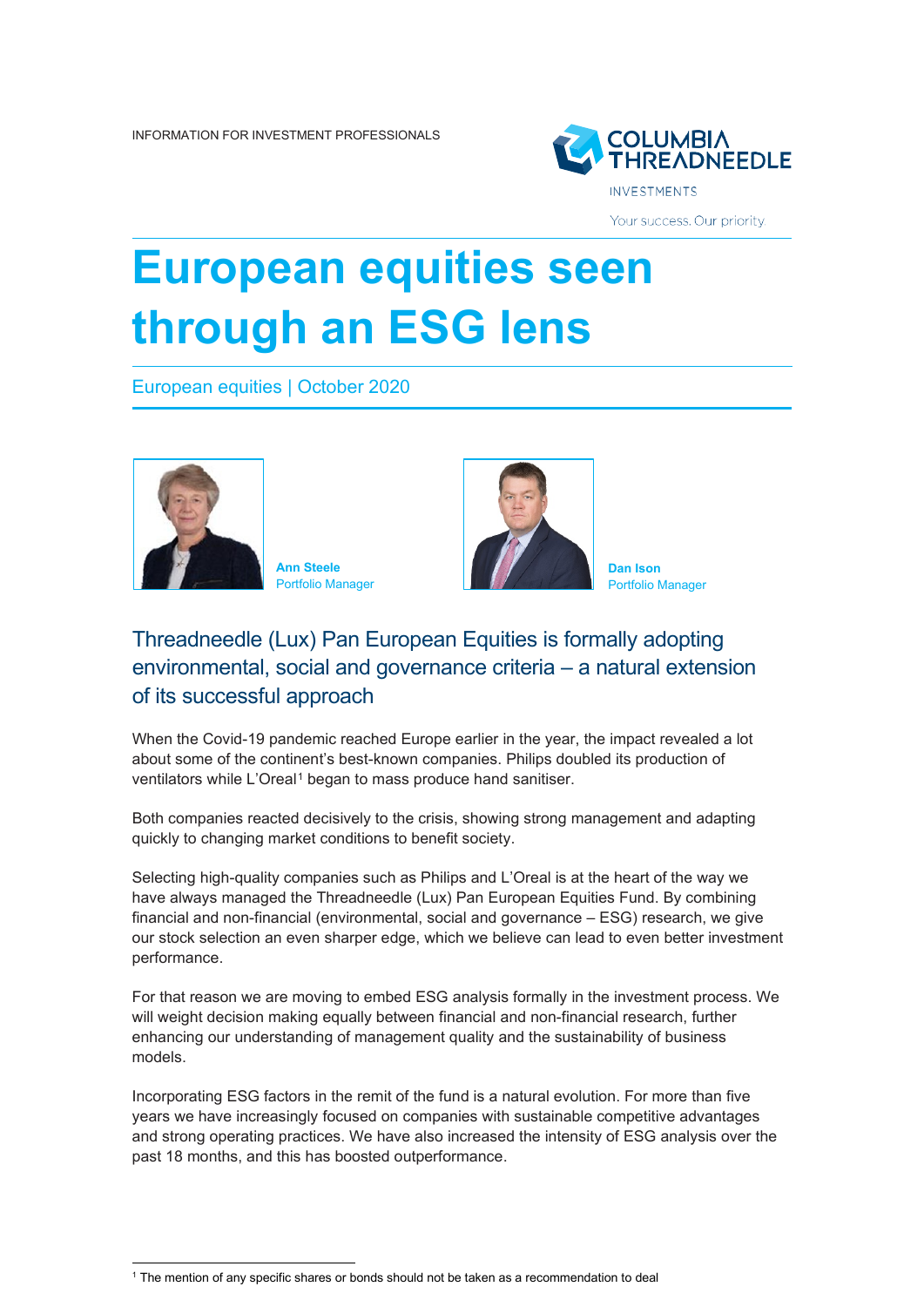The Pan European equities strategy has shown exceptional resilience during one of the most testing times ever for stock markets. Over one year to end-April 2020 it fell 4.3% (net of fees) compared to a fall of 11% for the MSCI Europe index[2](#page-1-0), this outperformance coming mainly from our stock selection skills. Longer-term figures show this is not a short-term trend, as we have demonstrated outperformance over the past decade (Figure 1).



## Figure 1: Threadneedle (Lux) Pan European Equities (gross) v MSCI Europe Index

Source: Columbia Threadneedle Investments. Gross Fund returns are in-house calculated daily time-weighted based on global close valuations with cash flows at start of day and are gross of fees. Past performance is not a guide to future performance. Figures correct as at July 2020

To mark the change, on 2 October 2020 we will rename the fund Threadneedle (Lux) Pan European ESG Equities. Its portfolio already boasts a carbon footprint much lower than the MSCI Europe Index and holds more companies with the top MSCI ESG ratings than the benchmark (Figure 2), and we are committing to maintain this record. We will avoid investing in companies which pollute excessively or exhibit poor governance. We will engage more with management on ESG issues and continue to vote the shares we hold to encourage positive change.

ESG analysis will be at centre of how we evaluate a company and is part of our investment DNA. While previously it was the domain of the responsible investment (RI) team, now portfolio managers join the calls they have with companies. Understanding the factors underlying ESG – whether environmental pollutants, treatment of employees or evaluation of the supply chain – has proved essential not just for judging whether a company is a good corporate citizen, but also whether it can and will create shareholder value.

<span id="page-1-0"></span><sup>2</sup> Morningstar/Columbia Threadneedle Investments, 1 May 2020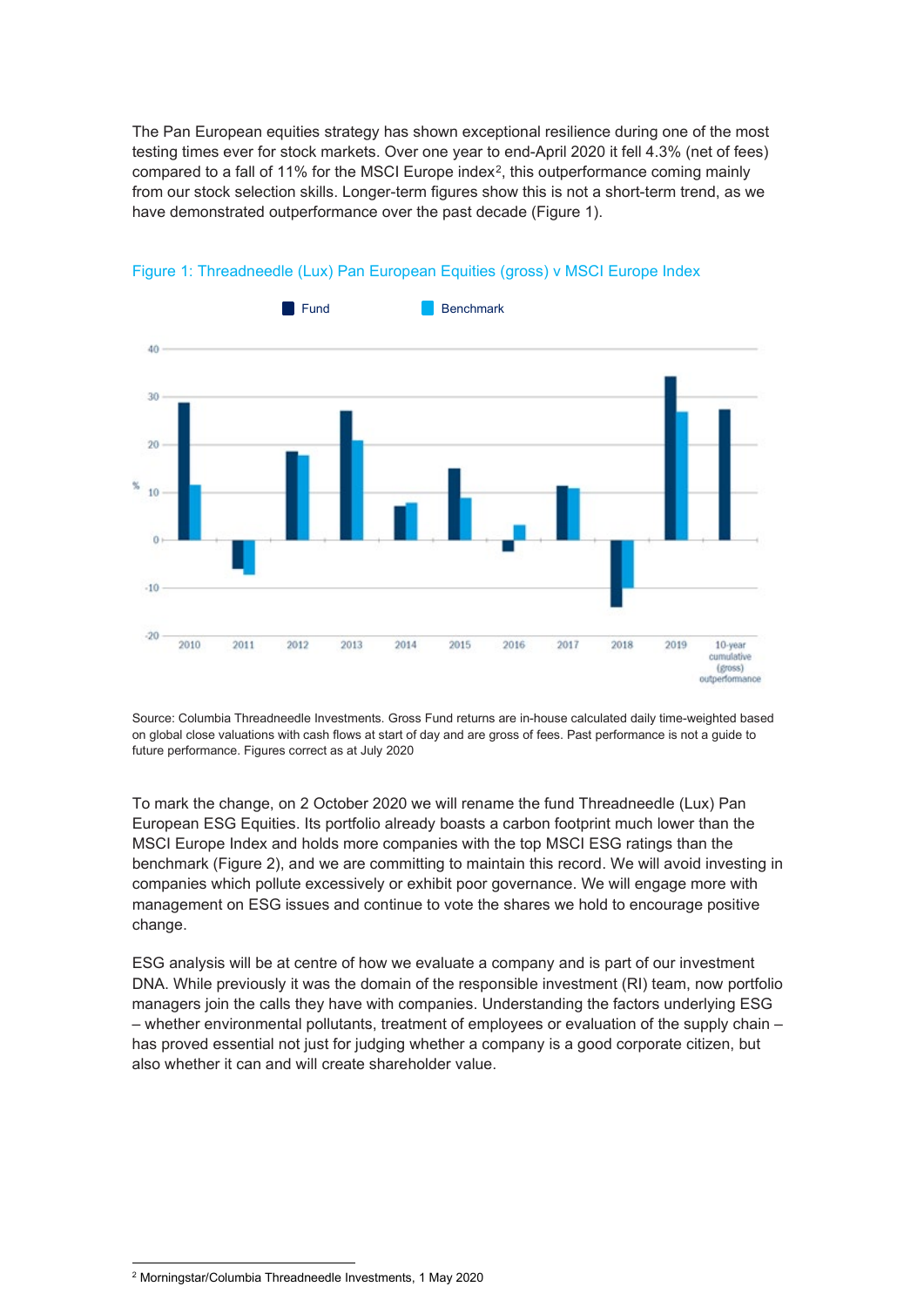

Figure 2: Companies held within each MSCI ESG company rating versus benchmark (%)

Source: MSCI/Columbia Threadneedle Investments, June 2020

Our RI analysts are based in London and Minneapolis and as a firm Columbia Threadneedle has developed unique RI ratings that bring together ESG and financial stewardship data, enabling us to assess the quality and sustainability of companies (Figure 3). Quality and sustainability lie at the heart of our approach.

Unlike other ESG ratings, ours address the most material ESG issues, including accounting and financial stewardship. Better-rated companies (ranked 1) tend to outperform and the worst-rated (ranked 5) underperform – we have evidence of this through back-testing, so the ratings are a proven aid to our research and risk discovery.





Source: Columbia Threadneedle Investments, June 2020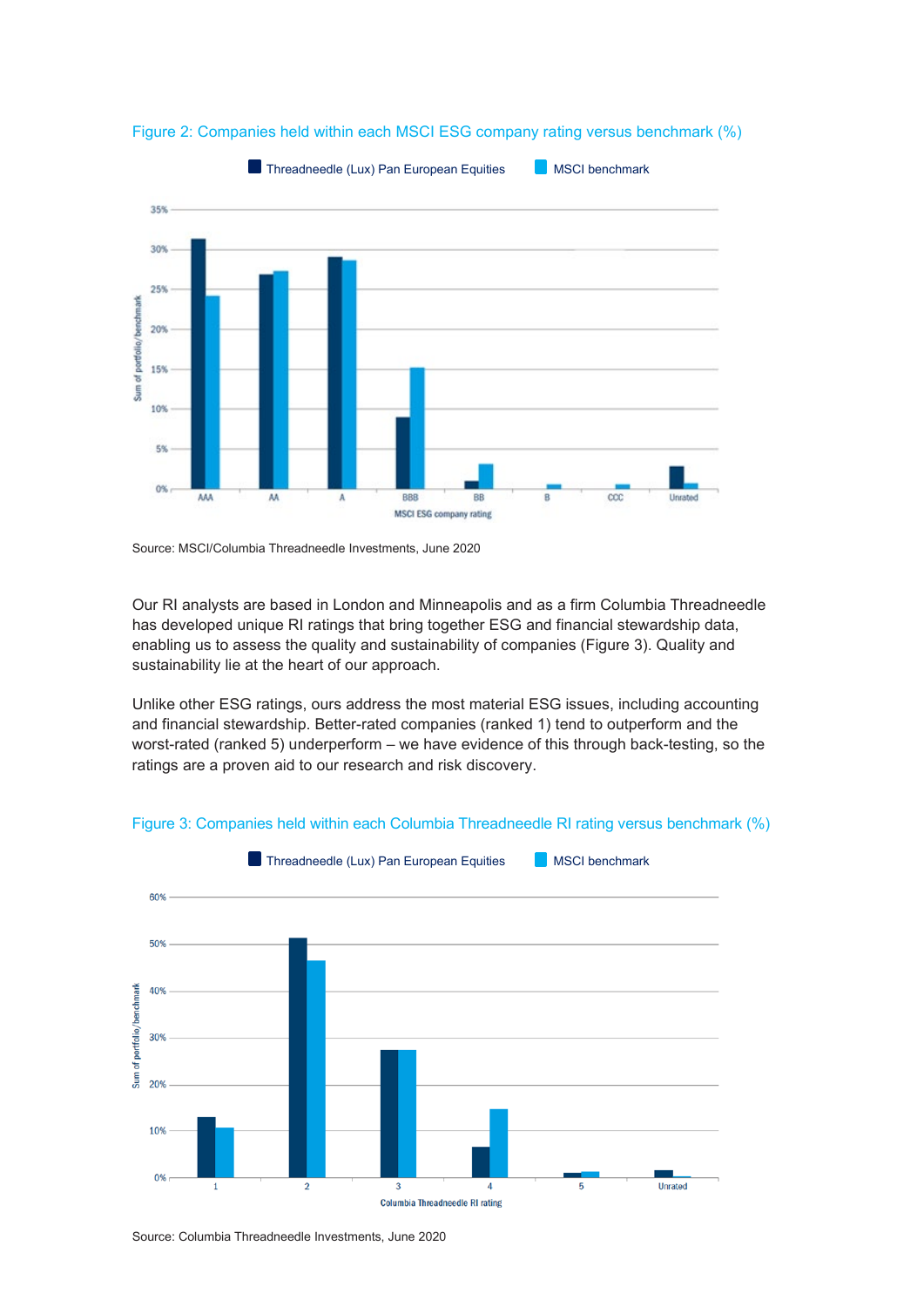During the recent market volatility, combining financial and non-financial analysis has served our clients well. We own Lonza, which is developing treatments and hygiene products for Covid-19, as well as Novo Nordisk and Grifols, shares which have both hit all-time highs this year. We have also held healthcare firm Roche, and Eurofins, a medical devices company that has developed Covid-19 tests.

While the market is still assessing the long-term consequences of the pandemic, it has made ESG issues – particularly the significant social impact of Covid-19 – even more important for financial prosperity. Regulations and oversight covering emissions and social responsibility are likely to grow.

In many ways, formalising our mandate is just recognising the inevitable. We have always focused on high-quality companies with a strong competitive advantage, pricing power and high barriers to entry. Now, ESG-related issues are increasingly part of this new economic reality – encompassing both risks and opportunities. For tomorrow's winners, they help create and boost economic returns, and we are committed to being a part of that.